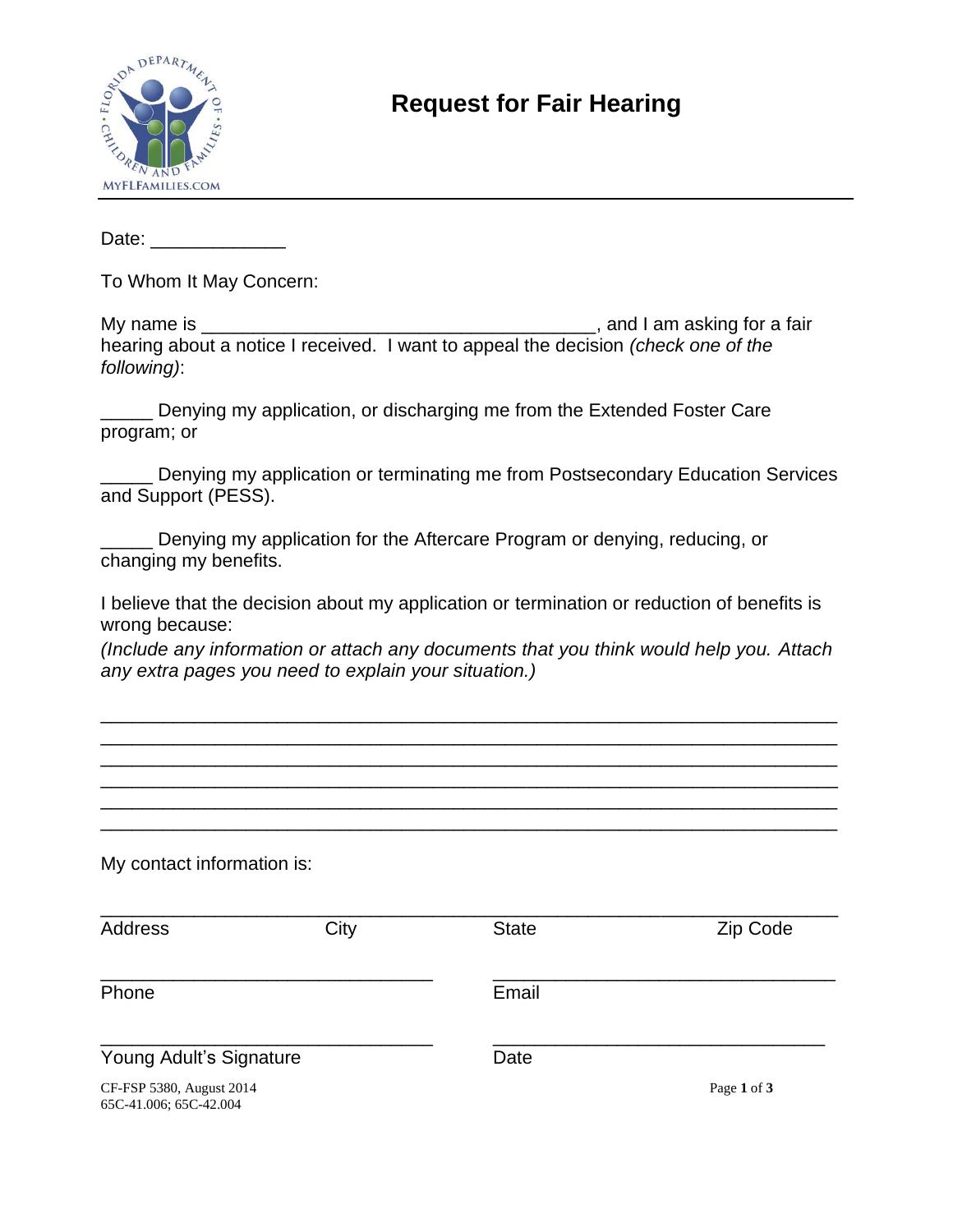## **Request for Fair Hearing (cont'd)**

My attorney's contact information (if applicable) is:

| Attorney's Name                                                 |      |                                                                             |          |
|-----------------------------------------------------------------|------|-----------------------------------------------------------------------------|----------|
| <b>Address</b>                                                  | City | <b>State</b>                                                                | Zip Code |
| Phone                                                           |      | Email                                                                       |          |
|                                                                 |      |                                                                             |          |
|                                                                 |      |                                                                             |          |
|                                                                 |      | I acknowledge that I have received this request for a fair hearing on ____/ | (Date)   |
|                                                                 |      | Signature                                                                   |          |
| <b>Case Manager/Designated Staff:</b><br>Name (Print)<br>Agency |      |                                                                             |          |

[A copy of this signed form shall be provided to the young adult by the case manager/designated staff.]